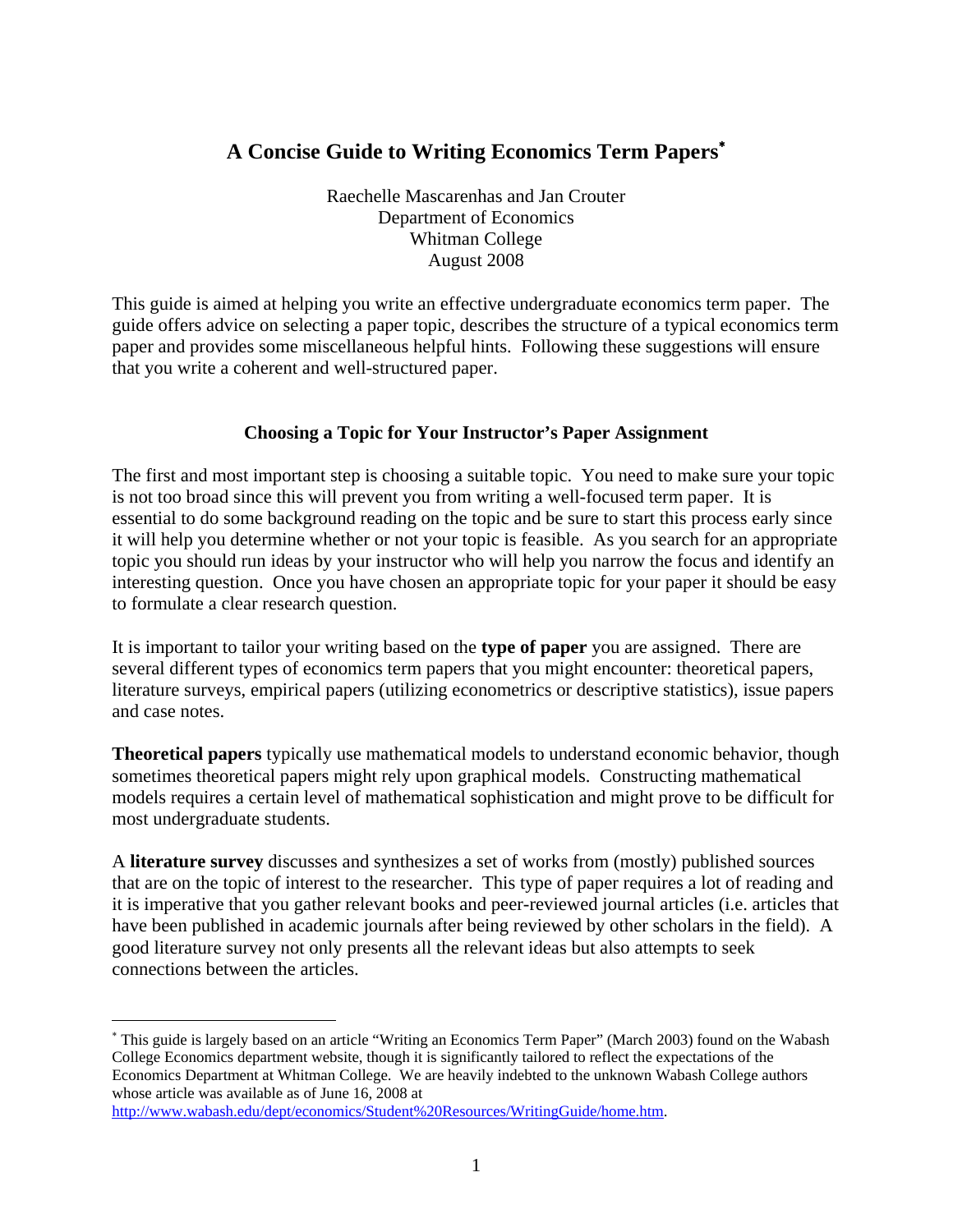An **empirical paper** uses data to answer questions about an economic issue. Such a paper requires some background in statistics and econometrics which will enable you to analyze the data. You should postulate some hypotheses and use the data to refute or support these hypotheses. Most empirical papers also have a literature survey that outlines the contributions of previous empirical research and may include some economic theory.

An **issue paper** describes a policy question and outlines a position using economic analysis (presented with prose and graphs, where appropriate) to support the writer's position. This analysis will likely be drawn from class lectures and reading, as well as additional scholarly sources. If data is available to supplement the writer's analysis, this can also be included in the paper.

A **case note** assigned for an economics course examines a particular legal case from a law and economics perspective. Typically, the paper first describes the features of the case, including the incident that led to the initial legal action, the procedural history of the case (if relevant), the legal issues posed by the case (and perhaps the factual issues if the case is heard by the trial court), and the court's decision. Then the paper applies economic analysis to aspects of the court's decision. As for position papers, the analysis draws on course materials and additional scholarly sources, and data may be presented if it is available.

#### **Structure of the Paper**

Below is a framework for writing an empirical paper, though the steps can be modified to write any of the other types of term papers you might encounter in the discipline.

#### **I. Introduction**

#### *A. Statement of the topic and question to be analyzed*

Once you have selected a topic you should be able to state it in the form of a question that your paper seeks to provide an answer to.

#### *B. Rationale for the choice of topic*

It is important to tell the reader why you chose this topic and what makes it interesting.

#### *C. Organization of the remainder of the paper*

Outline what will be covered in the following sections of the paper to provide the reader a roadmap of the author's arguments.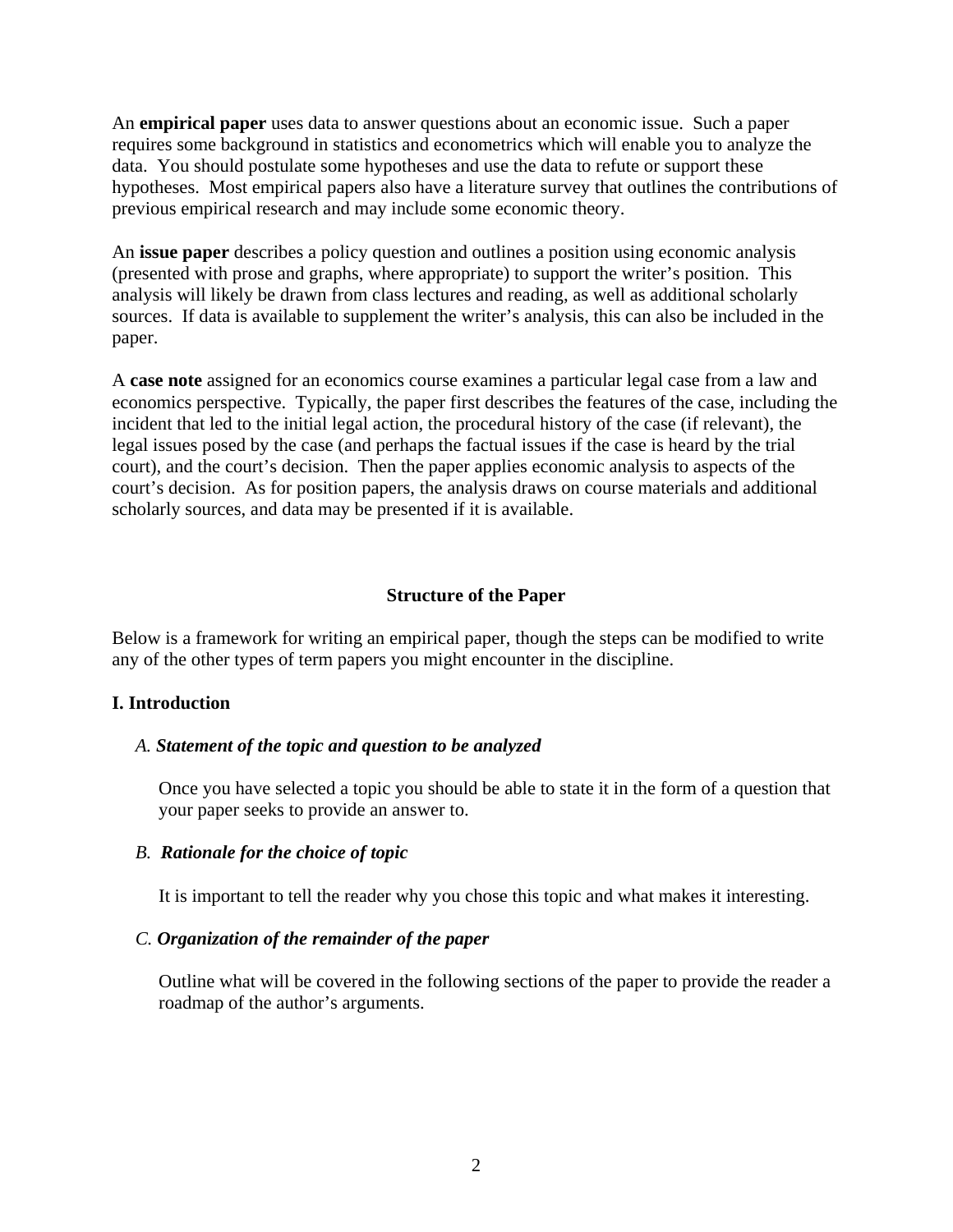**II. Body of the Paper** (inclusion of these subparts and the length of each depends on the type of paper)

### *A. Presentation of related literature*

A literature review summarizes the views of other scholars who have written on this topic. The literature review will allow you to demonstrate how other scholars have approached the topic and indicates a gap in this literature that you seek to fill. The length of the literature review depends on the type of term paper you are writing and the amount of work already written on your topic.

# *B. Application of Economic Theory*

You should present the economic model/theory on which your paper is based. You must display mastery of the material covered in class as well as appropriate usage of economic theory. This does not mean that you have to develop your own mathematical model. Instead, it serves as a means to demonstrate that your ideas are grounded in economic theory.

# *C. Analysis of Data*

Firstly, provide a description of your data, including a discussion of how the variables for your empirical model are constructed and the sources of all your data. Second, you should provide summary statistics on the relevant variables in a table either in the body of the paper or in an appendix. In the body of the paper you should include a presentation of the results of your empirical analysis and provide a careful interpretation of your findings. Your empirical analysis might entail regression (if you are familiar with econometric methods), a simple statistical analysis of the data, or even the use of graphs and charts to effectively display interesting features of the data that help support the arguments made in the paper.

#### **III. Conclusion**

While concluding the paper, you should restate the objective of the paper. Following this, you should provide your conclusions taking care to distinguish your contribution from the existing literature on the topic.

#### **IV. References**

#### *A. News Articles versus Scholarly References:*

You may certainly read sources like *The New York Times* and *The Economist* in order to do some background reading on a policy issue. However, these sources are not peerreviewed and therefore are not suitable for a research paper. EconLit, an online database for economics journal articles and books, is an excellent point from which to initiate a search for scholarly literature. This and other literature databases are available through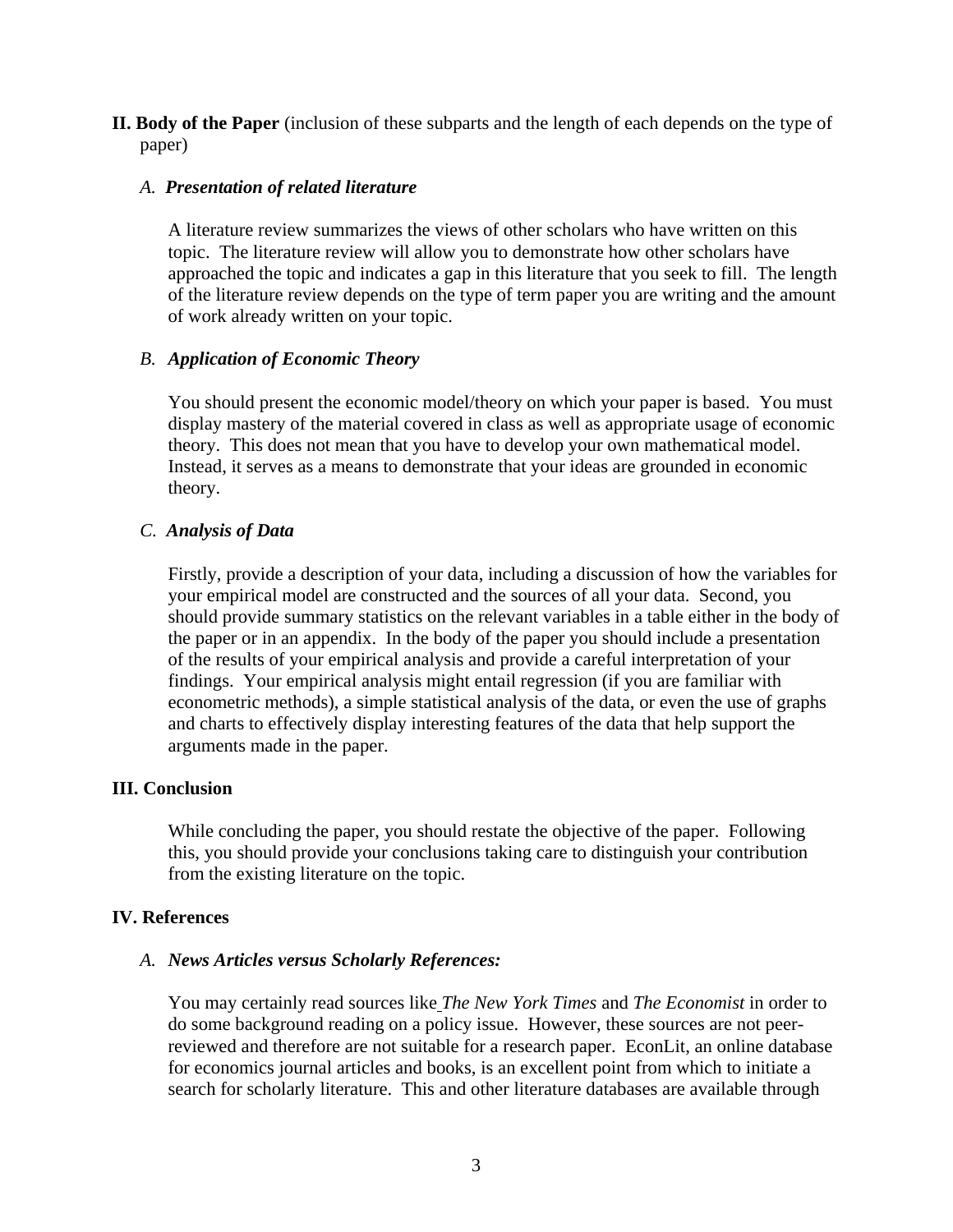the Penrose library website. Note that it is not appropriate to use open-source online encyclopedias such as Wikipedia.

# *B. Formatting of References (plus information on parenthetical citations and footnotes):*

Economics journals typically require a documentation style that combines parenthetical citations with the so-called Chicago/Turabian format for references and footnotes, and this is what we require for your papers. The parenthetical citations provide limited information about your sources and complete bibliographic information about each source is provided in a separate references page. Footnotes are used to incorporate additional material that is pertinent but supplemental to the statements presented in the text. This is nicely described in Reed College's "Citation Style for Papers and Theses in Economics" (Parker Undated). Additional information about the format of references for print and internet sources can be found at the University of Wisconsin's Writing Center's *Writer's Handbook* website (2006, "Chicago/Turabian Documentation: Works Cited Page") and at the *Online!* website (Harnack and Kleppinger, 2003, Section 7c).

# *C. Academic Honesty:*

Be warned of the dangers of plagiarism. Be sure to read the "Statement on Academic Honesty and Plagiarism" you signed as an incoming first year student to review what constitutes plagiarism and the consequences if caught plagiarizing. (This can be found in the "Rights and Responsibilities of Students" section of the Student Handbook.)

#### **Miscellaneous Details**

#### **I. Outline**

We advocate that you write an outline for the paper before you begin to writing the paper following the "Structure of the Paper" guidelines. A useful outline usually takes some time to put together, but will save you plenty of time and effort when you sit down to write the paper and will also result in a more coherent paper.

#### **II. Some Formatting Rules**

All margins should be one inch. Use a standard type face in 12 point font. Indent your paragraphs. Double space the text; single space footnotes, endnotes and long quotations. Single space within each reference entry and double space between reference entries.

Since hyperlinked items are often underlined, use italics, rather than underlining, for titles of books and periodicals.

Do not attach a cover page.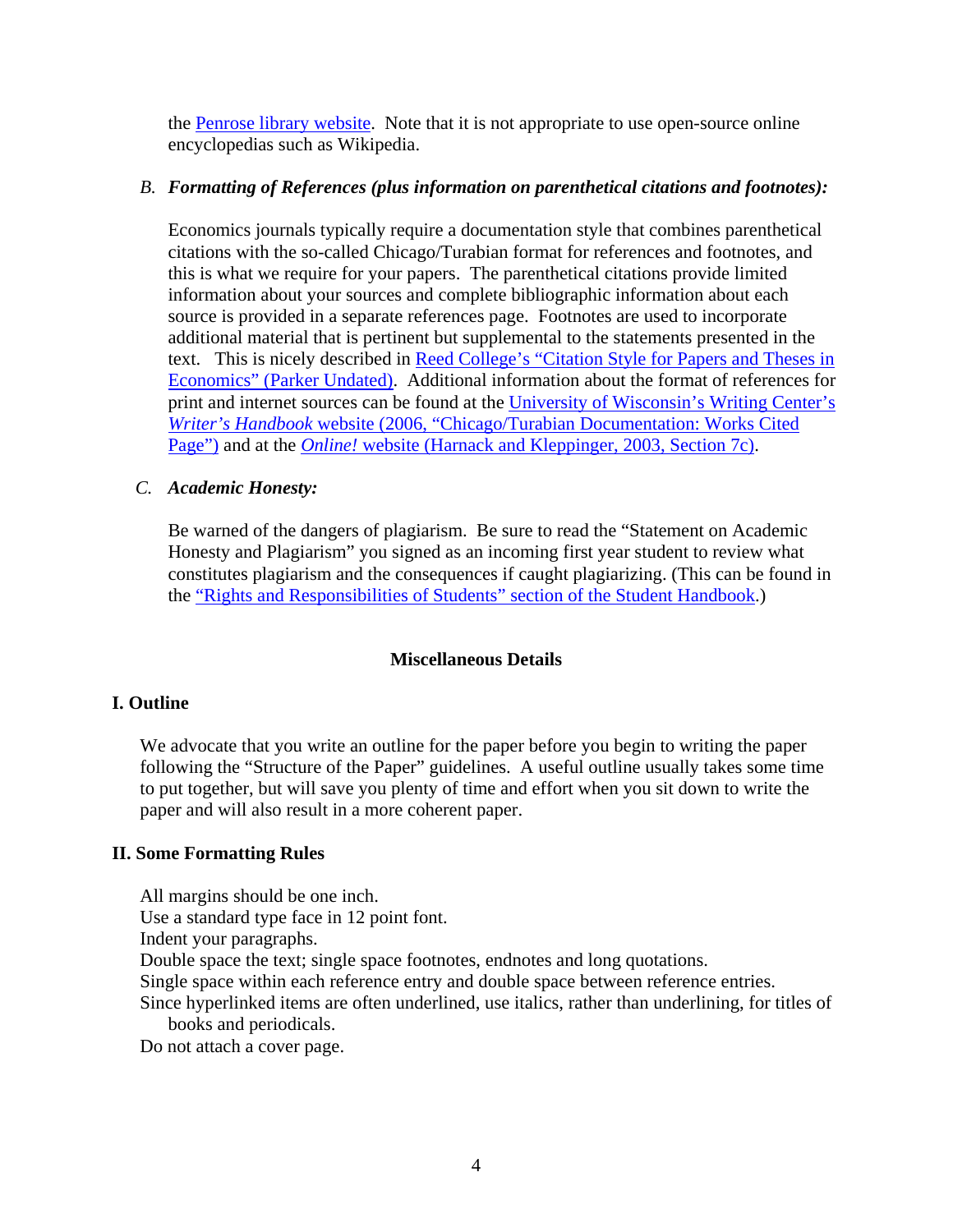### **III. Graphs and Charts**

Graphs and charts should have numbers (such as Figure 1 or Table 1) and titles. The source of the data should be indicated at the bottom of the graph or chart. You may either insert the graphs and charts in the body of the paper or include them in an appendix to the paper. Graphs may be neatly hand drawn or you may use a drawing tool included in your word processing software.

# **IV. Proofreading and Revision**

Use the spell-check feature of your word processing software, but do not use it as your sole proofreading measure! Carefully read your draft to eliminate the spelling errors that the spell checker misses, to correct awkward and/or repetitive phrases, and to reorganize your sentences and paragraphs to improve the flow of the paper and eliminate redundancies. After a careful revision, we recommend that you have another person read the paper, too. Keep in mind that the Writing Center offers assistance, but you must complete a draft in a timely manner to make use of these services.

We hope that this guide offers you helpful strategies for choosing a topic and structuring paper as well as providing a bit of advice on certain nitty-gritty details. Of course, you will need time to implement these strategies, so our last suggestion is that you begin writing your paper well before the due date. Not only does this allow the opportunity for revisions, it also provides time for your ideas to ripen as you re-think them and as you discuss them with others, including your instructor and classmates. Good luck!